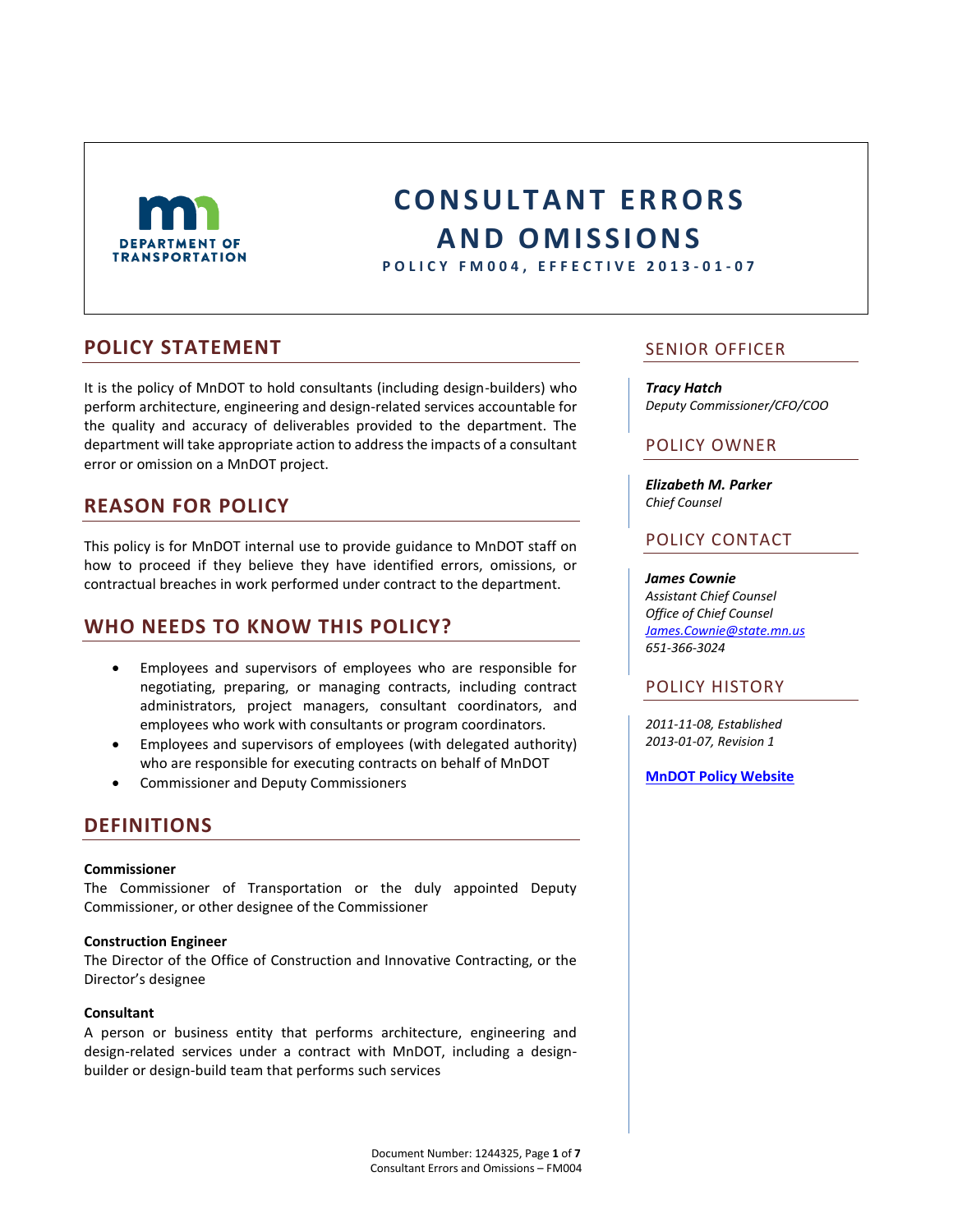#### **Design Engineer**

The MnDOT architect or engineer responsible for managing design of a project, including managing the contract of any consultant hired to perform such work.

#### **Error or Omission**

An error or omission is a negligent or wrongful act in which a consultant fails to meet the applicable Standard of Care in the performance of its work under contract with the department, or fails to meet a duty imposed by the contract.

#### **Negligence**

Negligence is conduct that falls below the standard of behavior established by law for the protection of others against unreasonable risk or harm, failure to act in a manner consistent with the Standard of Care.

#### **Resident Engineer**

The MnDOT employee designated as "Resident Engineer" (or the Resident Engineer's designee) and who is responsible for managing a construction project.

#### **Standard of Care**

Standard of Care is the degree of care, knowledge and skill ordinarily exercised by reputable professionals in the field under like circumstances.

# **PROCEDURES**

#### *Insurance Requirements*

- Each MnDOT contract with a consultant for architecture, engineering and design-related services must require the consultant to provide proof that it has, and will maintain, insurance protecting against professional errors and omissions in the performance of its work.
- The insurance policy must have minimum limits commensurate with project risk.
- Insurance required by MnDOT should generally provide for minimum coverage limits and maximum deductibles according to the guidelines established by the Department of Administration's Risk Management Division.
- When such insurance is on a "claims made" basis, a suitable extended reporting period must be required.
- MnDOT employees have a duty to provide information to the Risk Management Division as necessary to determine appropriate insurance coverage.

When MnDOT reasonably believes that a consultant has made an error or omission on a MnDOT project, MnDOT will consider the nature, extent, and circumstances of the error or omission, the resulting damages (if any), the likelihood of recovering such damages, and the potential efficacy of other possible responsive actions.

MnDOT will then determine whether to seek recovery of the damages from the consultant or take other appropriate action. Upon reaching a determination, the department with take steps to implement its plan. When MnDOT reasonably believes that such an error or omission has occurred, MnDOT will also use reasonable efforts to notify the consultant of the problem and allow the consultant a reasonable involvement in efforts to mitigate possible damages.

#### *Consultant Plan Errors Review Committee Established*

The Consultant Plan Errors Review Committee is responsible for conducting reviews of identified potential consultant plan errors and omissions, and for making recommendations to the Commissioner as to whether or not to seek a remedy. The remedy could include monetary recovery or non-monetary measures from a consultant deemed responsible for such Errors and Omissions. The Committee will consist of the following personnel, or their designees:

- State Design Engineer (Chair)
- State Construction Engineer
- State Bridge Engineer (who may elect not to participate if a bridge or structure is not involved)
- Chief Counsel
- Audit Director
- Director of Consultant Services (Ex-officio as advisor)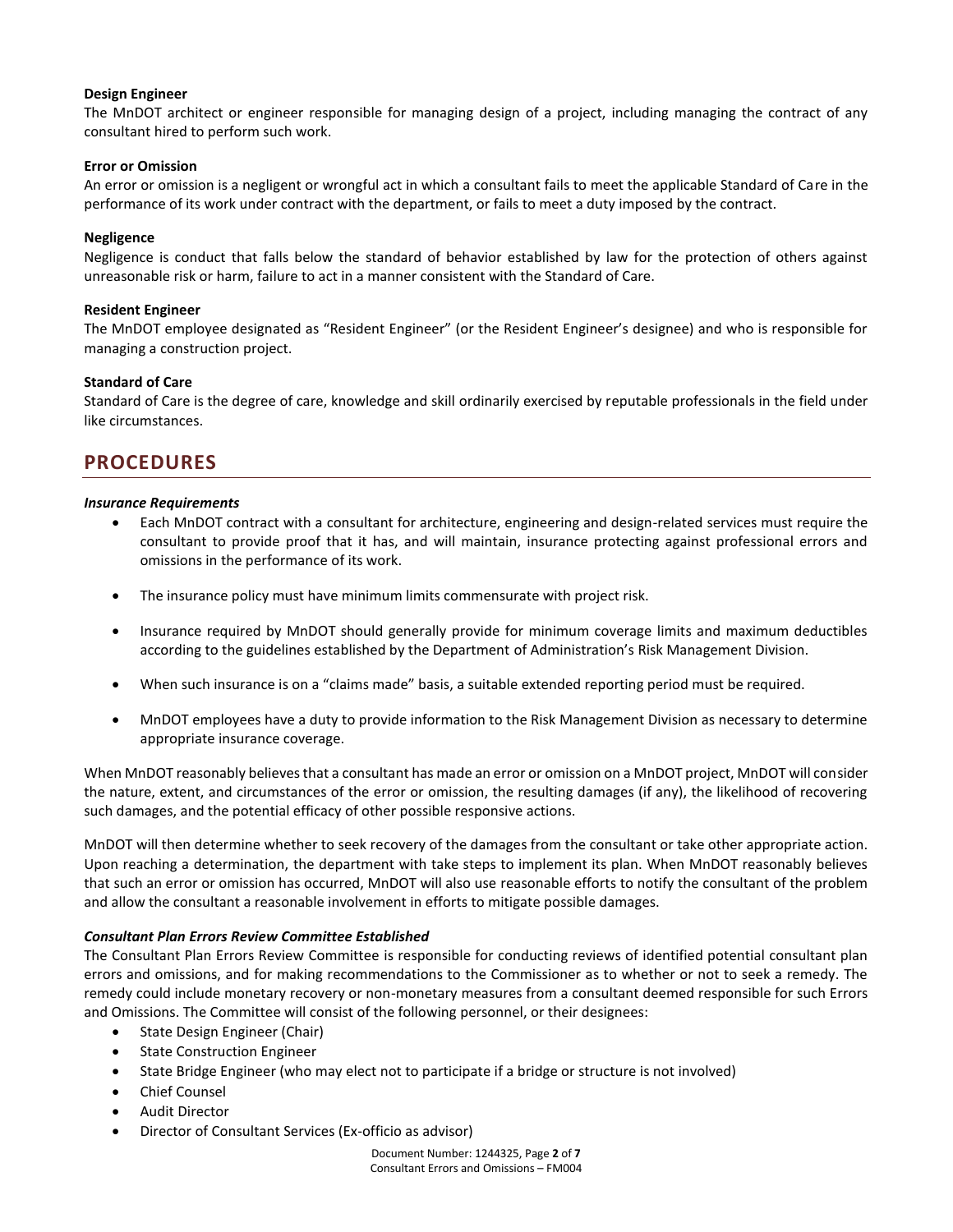- Assistant Chief Counsel, Construction and Contract Management (Ex-officio as advisor)
- Such other members as may be designated by the Commissioner or Deputy Commissioner from time to time

#### *Measures of Damages*

MnDOT will determine damages it believes are attributable to a consultant error or omission on a case-by-case basis. The measure of damages will depend on whether the consultant error or omission was identified before or after a construction contract was let and awarded for the affected project. Damages should generally include all of the costs resulting from the error or omission, including any additional staff or consultant costs and any additional peer review costs.

#### *Error or Omission Discovered Pre-Letting*

In general, damages will consist of the cost to correct the plans and to prepare and publish any addenda necessary to make the correction. This cost will also include any additional MnDOT staff time to manage this additional consultant work and to review additional submissions.

#### *Error or Omission Discovered Post-Letting, but Pre-Awarded*

In general, damages should reflect MnDOT's costs to correct the plans. If the department elects to reject bids for the project and re-solicit bids, then the damages will also include any additional costs incurred by MnDOT to re-let the project. MnDOT's damages may also include the cost of responding to and defending against bid protests and lawsuits brought by bidders challenging MnDOT's decision to award or not award the construction contract. If MnDOT elects to proceed with award of the contract notwithstanding the error or omission, then the measure of damages covered in the following paragraph *(Error or Omission Discovered Post-Letting, Post-Award)* will apply.

#### *Error or Omission Discovered Post-Letting, Post-Award*

In general, damages should reflect the premium costs of construction due to a design error or omission. These premium costs are the additional costs of construction that would not have been incurred by MnDOT had the consultant performed the work without making the error or omission.

Premium costs generally should not reflect additional project work that would have been included in the construction contractor's price if the original deliverables were correct, particularly if the department received a fair and equitable price from the construction contractor to perform the work.

There is, however, no set formula for determining damages, and MnDOT reserves all rights to include all relevant factors (including but not limited to costs related to project delay) in its calculation of damages. There is no minimum or threshold amount of damages required to trigger efforts to recover such damages, however, the department should consider the cost of obtaining a recovery of damages when deciding whether to pursue such recovery.

#### *Other Situations*

There may be cases where a consultant error or omission will have an impact on MnDOT even though no specific construction project is affected. In those cases, damages should generally reflect the cost to MnDOT to correct the consultant's deliverables, as well as any additional MnDOT staff time to manage this additional consultant work and to review additional submissions. In all situations, MnDOT should assess as damages all of those costs that MnDOT would not have incurred "but for" the error or omission.

#### *Action Steps*

#### *Discovery of Potential Error or Omission, Initial Analysis, Reporting*

When a MnDOT employee (or a consultant working for MnDOT) has reason to believe:

- o Consultant's deliverables contain an error or omission, and
- o Error or omission will or may have an adverse impact on MnDOT; the employee must report the situation to the employee's supervisor or other appropriate personnel, such as the Design Engineer or the Resident Engineer. If the potential error or omission cannot be easily remedied or if the remedy would result in more than nominal cost or damages, it must be reported to the Design Engineer.
- The Design Engineer, in conjunction with the Resident Engineer if the project has been let or awarded, must make an initial analysis of the report, to assess whether there is reason to believe the consultant's deliverables contained an error or omission. The Resident Engineer will provide information and assist with analyzing the plans and specifications as requested by the Design Engineer. If the Design Engineer determines that it is more probable than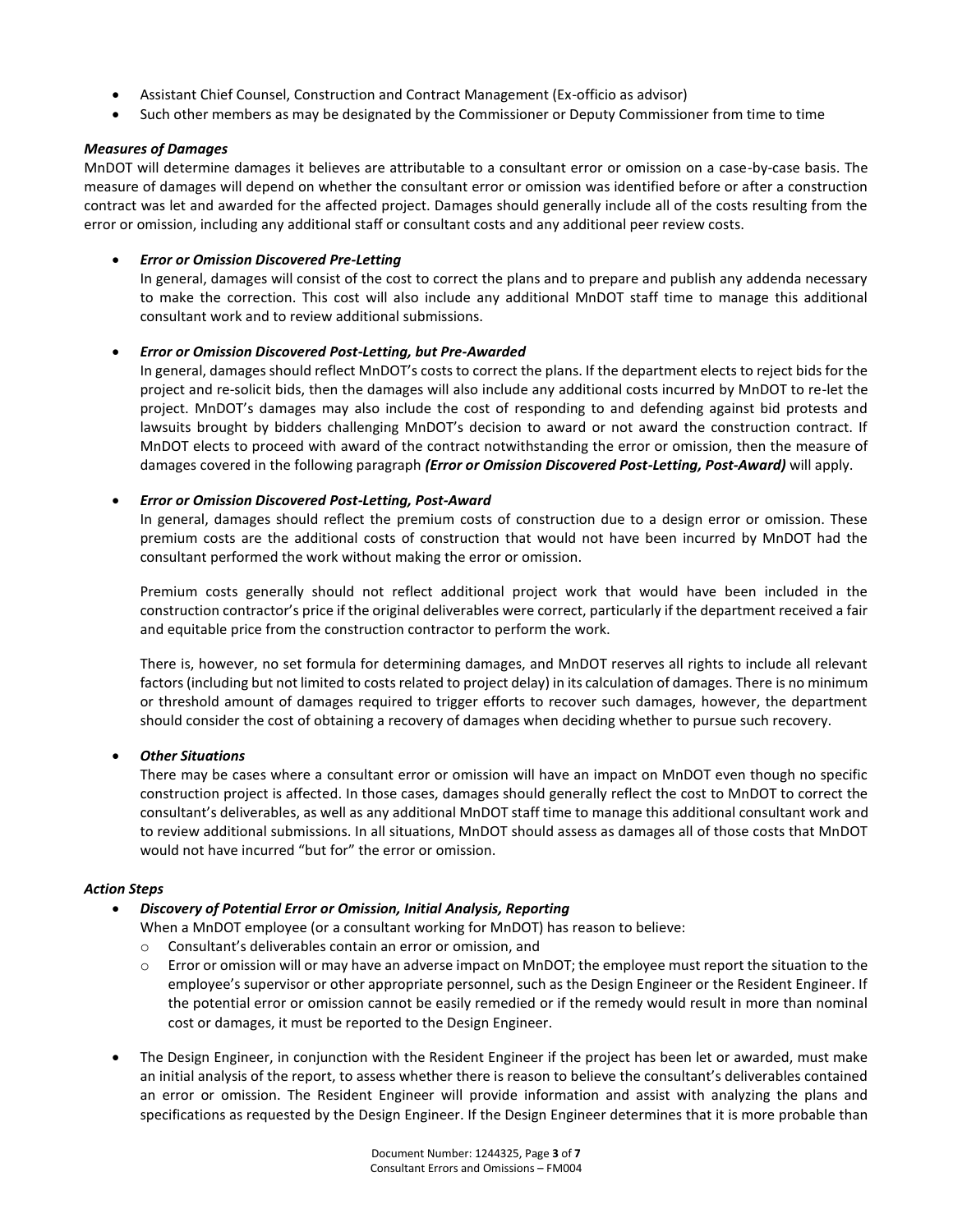not that an error or omission has occurred, and that MnDOT may incur significant additional costs or suffer other adverse effects because of that error or omission, the Design Engineer will proceed to the next step in this Procedure.

- The Design Engineer will report the initial assessment of the error or omission to the Resident Engineer (if appropriate) and the Chair of the Consultant Plan Errors Review Committee. The Design Engineer will provide all relevant documentation as part of such report.
- The Design Engineer will notify the consultant of the identified potential error or omission and will provide the consultant with a reasonable opportunity to assist in the assessment and correction of the error or omission and the mitigation of resulting damages.

#### *Correction of Error by Consultant*

- MnDOT consultant contracts generally require the consultant to correct Errors and Omissions in their deliverables on a timely basis and without charge to MnDOT. The consultant who prepared the deliverables should, whenever practical, be given notice of the potential error or omission, be directed to correct the error or omission, and be afforded the opportunity to have input into MnDOT's plan to mitigate damages resulting from such error or omission. The Design Engineer should initiate this process upon discovery of the potential error or omission.
- Communication between the Design Engineer and the consultant regarding the potential error or omission must be carefully documented, and such documentation made available to the Consultant Plan Errors Review Committee.
- The Design Engineer should not enter into any agreement or understanding with the consultant that would bar further action against the consultant by MnDOT. There may be additional remedies, including monetary damages, available to MnDOT by contract and by law based on the consultant's failure to meet contract requirements and failure to meet the "Standard of Care." Therefore, the Design Engineer should not make any agreement or arrangement, or issue any documents, that could be construed as limiting the consultant's obligation to correct the error or omission.

#### *Review by Consultant Plan Errors Review Committee*

- Upon receipt of notice from the Design Engineer, Resident Engineer, other MnDOT staff, or upon its own initiative, the Consultant Plan Errors Review Committee will meet at the call of the Chair. The committee will review the facts and circumstances surrounding the potential error or omission, and
	- $\circ$  Determine if there is reason to believe that an error or omission has occurred,
	- o Make an assessment of the damages to MnDOT,
	- $\circ$  Make recommendations to the Commissioner regarding pursuing cost recovery or other remedial measures.
- The Committee will gather and review written documents and such other information it deems useful and necessary. The committee may seek information and invite input from the consultant, MnDOT technical, audit, contract, and other staff, persons outside MnDOT and any other entity with relevant information. The consultant that is the subject of the inquiry may provide information to the committee. The committee may also invite the consultant and its representatives to meet with the committee.
- If the Committee believes that an error or omission has occurred, the committee will make an initial assessment of the nature and magnitude of damages to MnDOT. The committee may consult with staff from the Office of the Attorney General for assistance in determining the likelihood of establishing liability as well as the damages that may be recoverable.

#### *Recommendations by Consultant Plan Errors Review Committee*

- Based on its review of the information available to it, and on its assessment of the nature and magnitude of damages to MnDOT, the committee will make a recommendation to the Commissioner. The committee may recommend actions such as, but not limited to, the following:
	- o Not pursuing the matter further;

 $\circ$  Accepting correction of the deliverables as a suitable remedy if the nature and magnitude of the damages is minor;

o Requesting monetary reimbursement from the consultant;

 $\circ$  Turning the matter over to Attorney General staff to assess whether it would be reasonable and prudent to pursue legal action.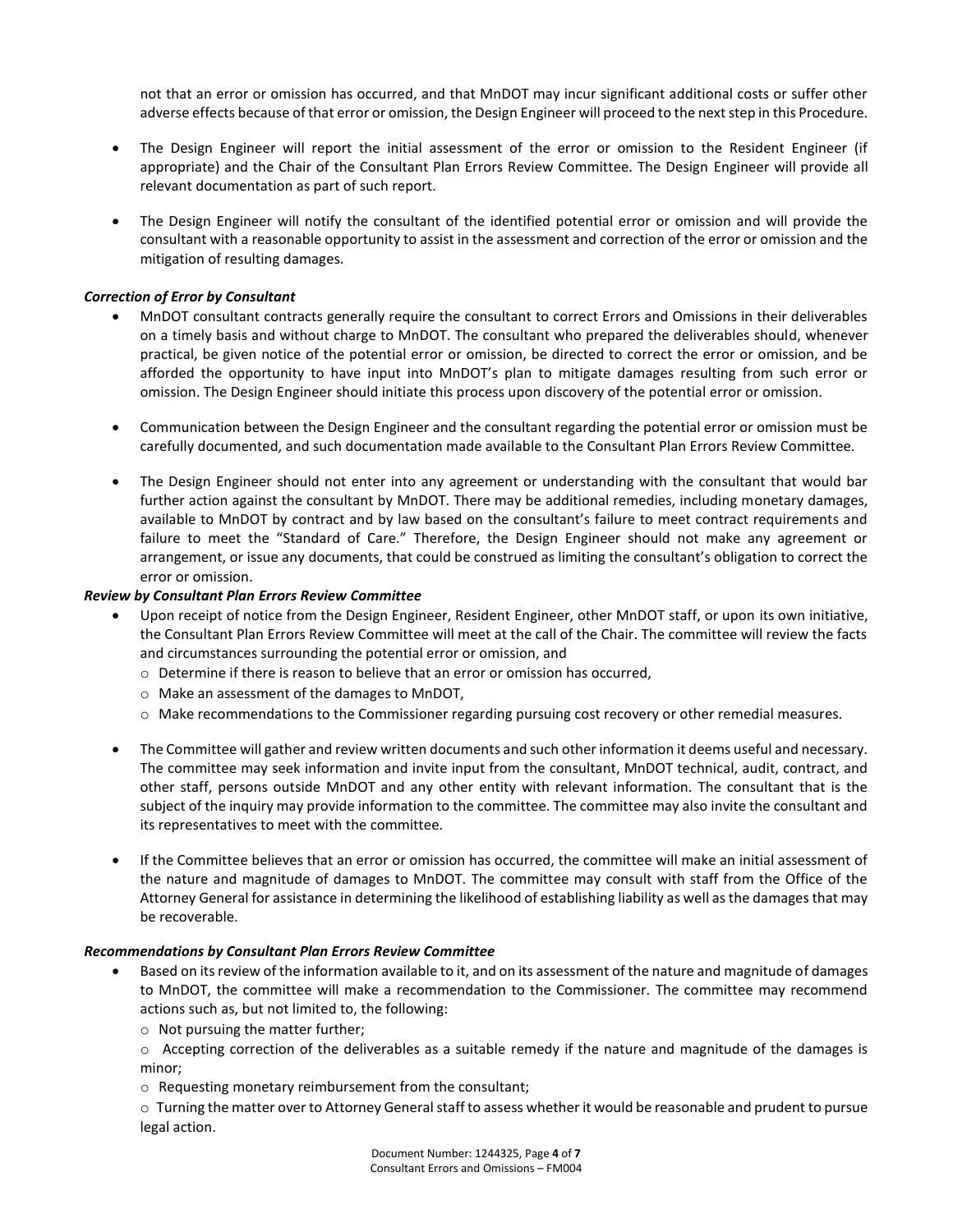- The committee may recommend that MnDOT seek non-monetary remedies or imposing non-monetary sanctions on the consultant. Non-monetary remedies could include (without limitation) entering into a stipulation whereby the consultant agrees to provide services to MnDOT at no cost; restricting the number, type, or value of contracts which the consultant may be awarded; or taking the consultant off a "prequalified list" or "certified list" for a period of time. Due consideration will be given to suspending or debarring the consultant as a state vendor when circumstances merit such action and when permitted by law.
- The committee may recommend pursuing other claims that may be available to the department because of the error or omission, such as the Minnesota Statutes, Chapter §15C, the False Claims Act.
- Because each claim will be unique in its facts and circumstances, MnDOT's course of action and any decision as to the outcome will be determined at the discretion of the Commissioner.

#### *Remediation*

- Following a decision by the Commissioner or Deputy Commissioner on the committee's recommendations, the committee will designate an individual or team responsible for carrying out the approved course of action. It is anticipated that the committee will generally designate personnel who were responsible for oversight of the consultant contract, such as the Design Engineer or the Design Engineer's supervisor, Office Director, or an Assistant District Engineer for Program Delivery. While construction staff will need to supply documentation concerning the costs incurred because of an error or omission, it is not anticipated that construction personnel will generally be designated to lead cost recovery efforts.
- Staff responsible for implementing the approved course of action should confer with the Chief Counsel to develop MnDOT's approach. Submit draft correspondence to the Chief Counsel for review prior distributing to the consultant, unless otherwise specified by the Chief Counsel.
- Since all claims are governed by a statute of limitations, MnDOT personnel must implement the approved course of action promptly and handle all related tasks and correspondence in a timely manner.

#### *Conclusion of Remedial Action, Litigation*

The individual or team responsible for implementing the approved course of action will be responsible for providing regular updates to the Consultant Plan Error Review Committee.

- If implementing the approved course of action results in reaching a settlement or other agreement with the consultant, the draft agreement must be submitted to the Assistant Chief Counsel, Construction and Contract Management Section, for review prior to execution.
- If it appears that approved remedial action cannot be successfully implemented, the individual responsible for its implementation must tell the Consultant Plan Error Review Committee. The Committee will meet to consider making further recommendations to the Commissioner, for example, recommending that litigation be considered.

#### *Variance from Procedure*

While there are not set dollar amounts or thresholds, the department reserves the right to vary the procedures set forth herein as it deems prudent based on the circumstances. For example, procedures that are more informal may be used in cases where the potential damages to the department are relatively minor. In the case of a minor error or omission where the intent of the deliverables can be readily discerned, the department reserves the right to correct the deliverables rather than requiring the consultant to do so.

### **RESPONSIBILITIES**

#### **All MnDOT Employees**

- Report potential design errors and omissions
- Take appropriate actions as directed by the Consultant Plan Errors Review Committee

#### **Commissioner**

Review recommendations of the Consultant Plan Errors Review Committee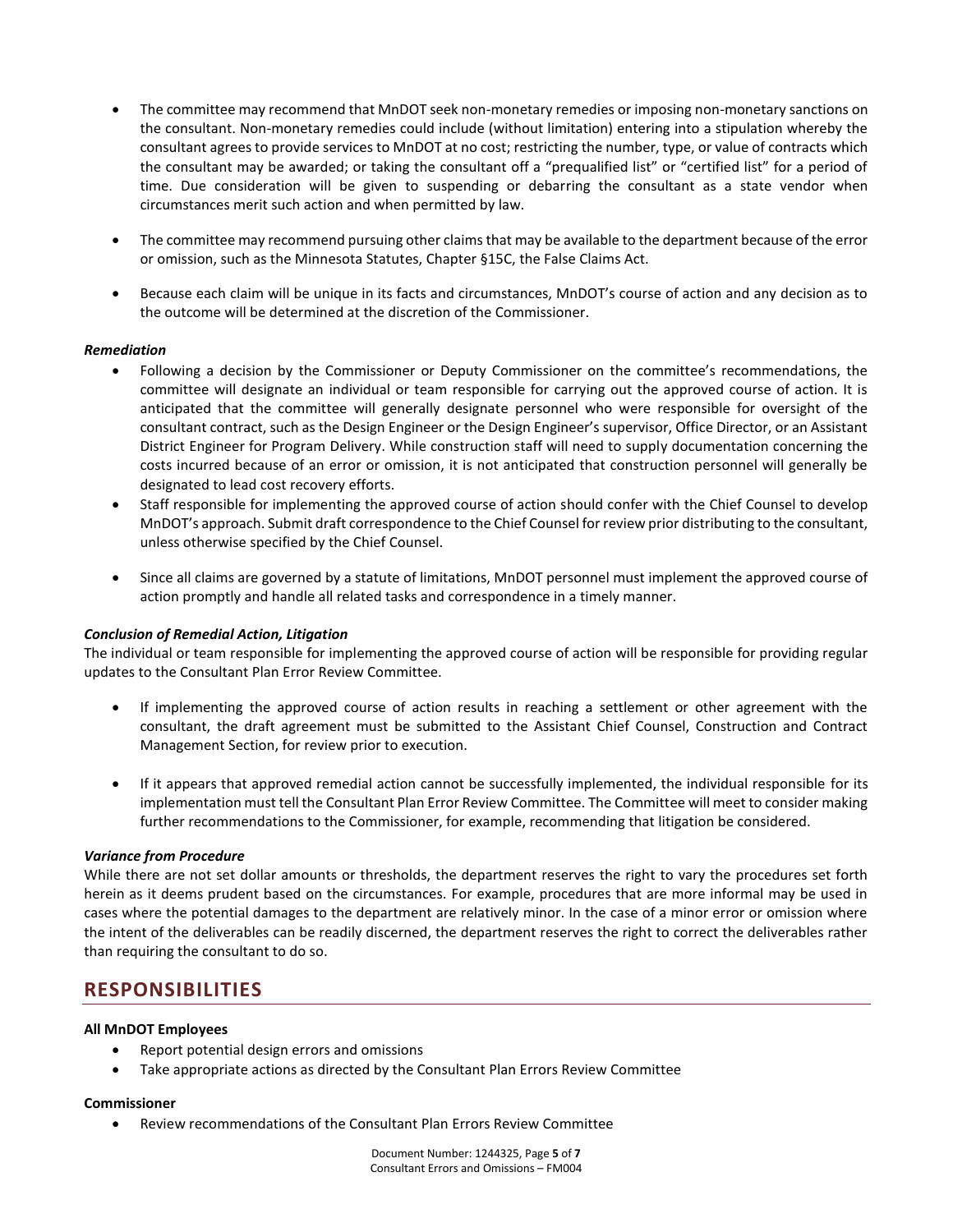#### **Consultant Plan Errors Review Committee**

Meet as required to review potential errors and omissions and make recommendations to Commissioner

#### **Design Engineer**

- Perform an initial analysis of reported potential errors and omissions
- Coordinate with Resident Engineer as needed
- Serve on Consultant Plan Errors Review Committee

#### **Resident Engineers**

Assist Design Engineer as needed in performing initial analysis of reported potential errors and omissions

## **RELATED INFORMATION**

**[Best Practices in the Management of Design Errors and Omissions](http://construction.transportation.org/Documents/NCHRPProject20-7,Task225,BestPracticesintheManagementofDesignErrorsandOmissions,FinalReportMarch2009.pdf)** *AASHTO Standing Committee on Highways, March 2009* **[23 Code of Federal Regulations Section 172.9 \(a\) \(6\)](http://www.fhwa.dot.gov/programadmin/23cfr172.cfm)** *Administration of Engineering and Design Related Service Contracts* **[MnDOT False Claims against the State Policy](http://www.dot.state.mn.us/policy/financial/fm002.html)**